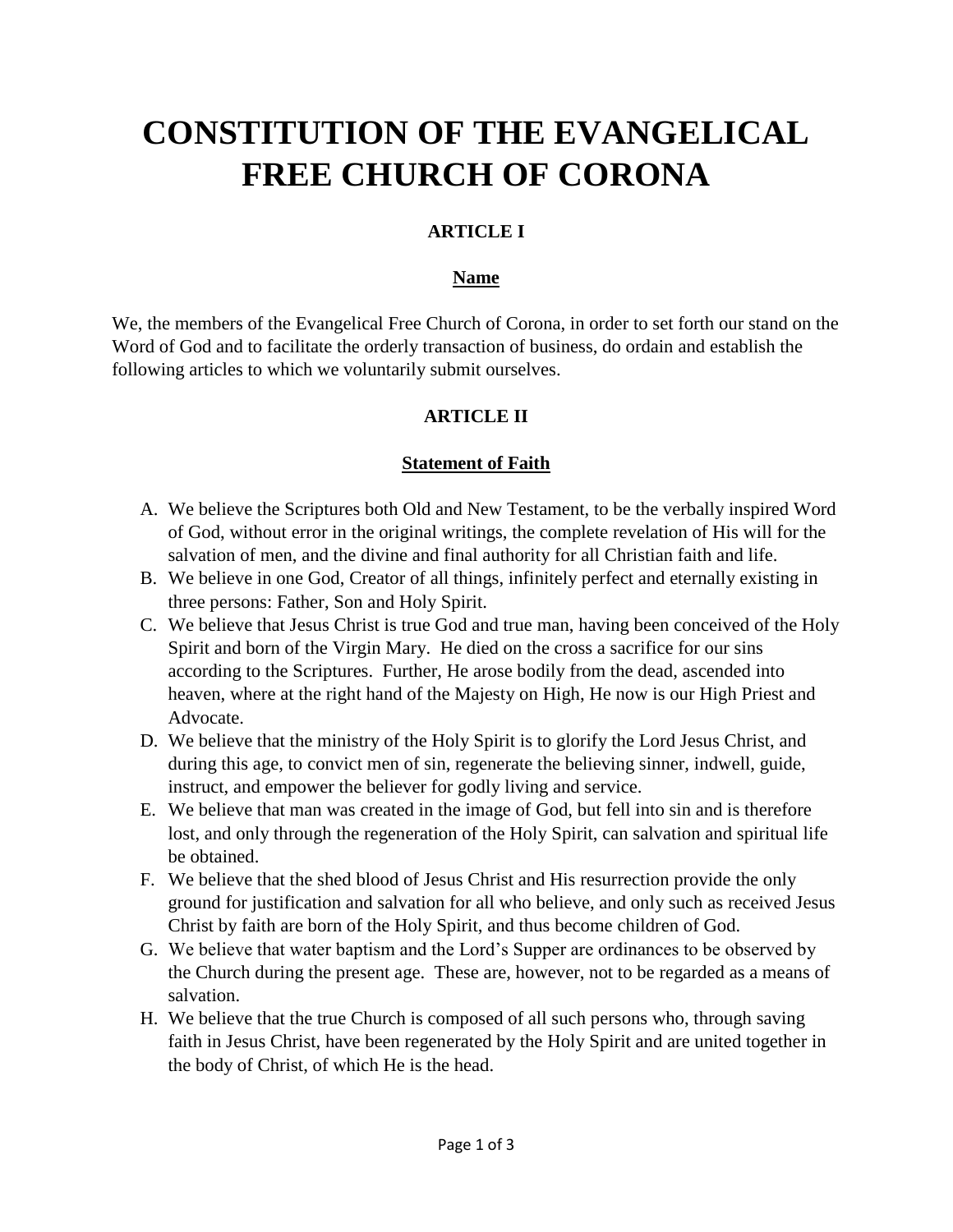- I. We believe that only those who are thus members of the true Church shall be eligible for membership in the local church.
- J. We believe that Jesus Christ is the Lord and the Head of the Church and that every local church has the right under Christ, to decide and govern its own affairs.
- K. We believe in the personal and premillennial and imminent return of our Lord Jesus Christ and that this "Blessed Hope" has a vital bearing on the personal life and service of the believer.
- L. We believe in the bodily resurrection of the dead; of the believer to everlasting blessedness and joy with the Lord, of the unbeliever to judgment and everlasting conscious punishment.

# **ARTICLE III**

#### **Purpose**

The purpose of this church shall be for the building up of the Body of Christ in order to equip the believers for the work of service and fulfillment of the Great Commission to the glory of God.

# **ARTICLE IV**

# **Affiliation**

This church shall be affiliated with the Evangelical Free Church of America and with the Southwest District Conference of said denomination. While so affiliated, this church shall remain independent, self-governing, and its own highest authority under God.

# **ARTICLE V**

# **Property Rights**

The church shall have the right to buy, own and sell real and personal property in its own name. If a division occurs in the church, the name and all property shall be retained by those adhering to this constitution. If the church ceases to function and its organization is dissolved, the property shall automatically become the property of the Southwest District Conference of the Evangelical Free Church of America.

# **ARTICLE VI**

# **Period of Duration**

The period of duration of corporate existence shall be perpetual.